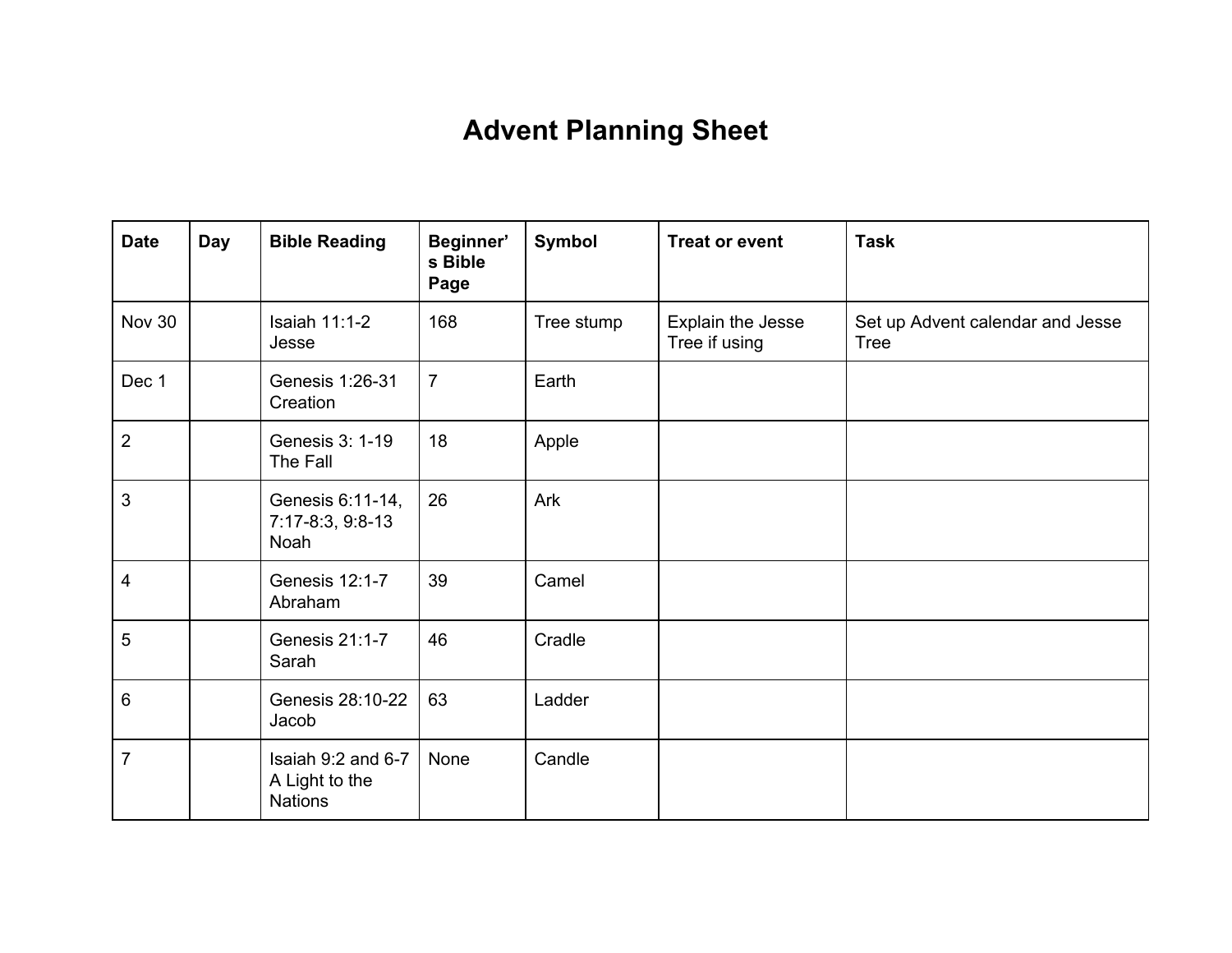| $\bf 8$          | Genesis 37:1-36<br>Joseph                     | 71     | Coat            |  |
|------------------|-----------------------------------------------|--------|-----------------|--|
| $\boldsymbol{9}$ | Deuternomy<br>5:1-22 Moses                    | 98-119 | <b>Tablets</b>  |  |
| 10 <sup>1</sup>  | Joshuah 2:1-22<br>Rahab                       | 128    | Red rope        |  |
| 11               | Ruth 1:15 - 2:13<br>Ruth                      | 152    | Wheat sheaf     |  |
| 12               | 1 Samuel 16:1-13<br>Samuel                    | 160    | Oil             |  |
| 13               | 2 Samuel 5:1-5<br>David                       | 186    | Star of David   |  |
| 14               | 1 Kings 18: 17-39<br>Elijah                   | 209    | Altar with fire |  |
| 15               | Esther 4<br>Esther                            | 240    | Crown           |  |
| 16               | Daniel 6<br>Daniel                            | 251    | Lion            |  |
| 17               | Isaiah 11: 6-9<br>The new heaven<br>and earth | None   | Lamb            |  |
| 18               | Luke 1:5-25<br>Zechariah and<br>Elizabeth     | None   | Praying hands   |  |